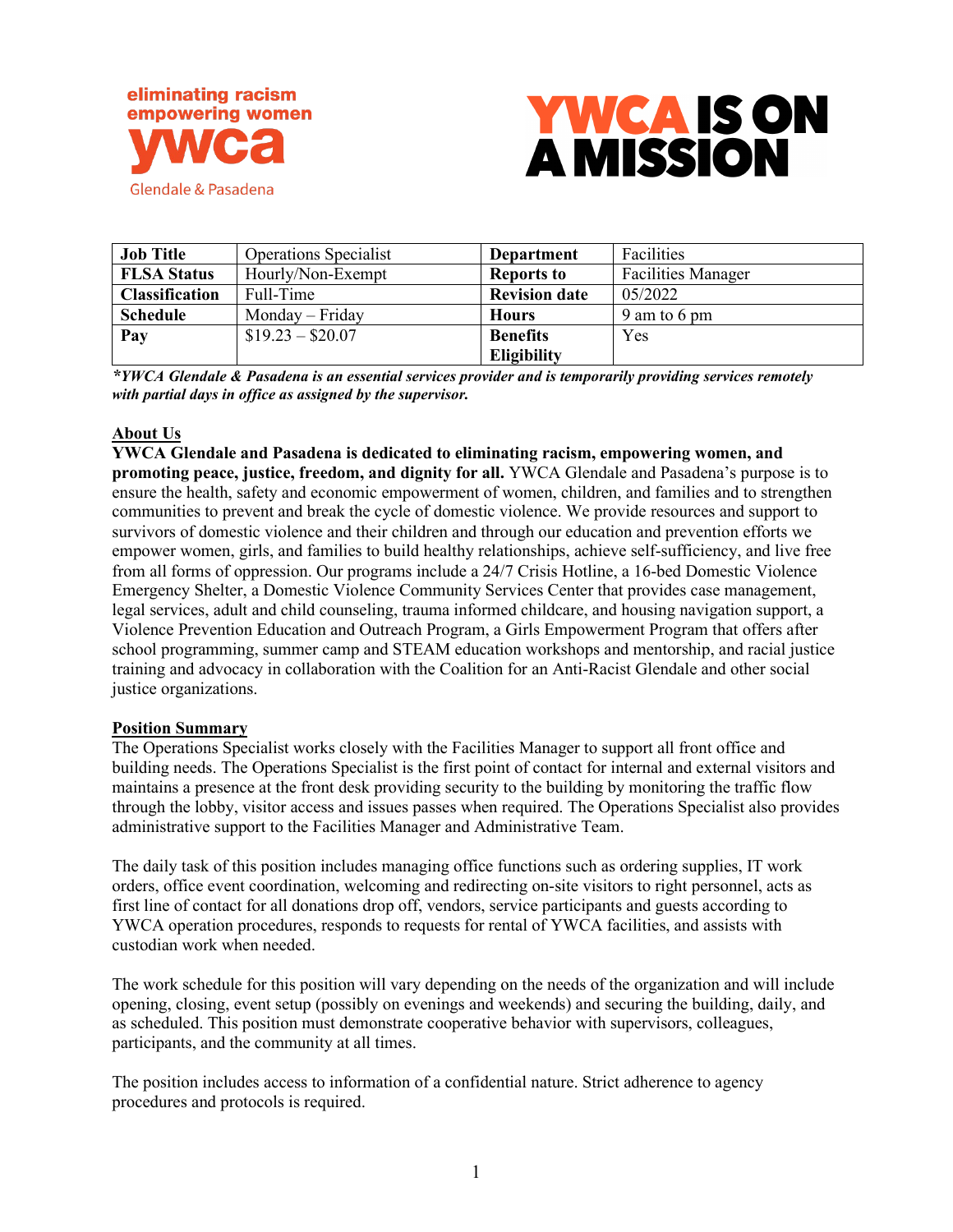



# **Essential Tasks**

These are core functions of the job. **Additional duties may be assigned as needed.**

### **Front Desk/Reception**

- Answers questions about organization and provides visitor with address, directions and other information to outside services and follow YWCA Glendale and Pasadena Visitor Protocol.
- Monitors visitor and building access when doors are locked. Issues visitor passes when required.
- Works in conjunction with Case Managers to ensure initial screening for drop in participants during appropriate shifts.
- Receives and rejects donations from the community with guidance from the Community Engagement team.
- Assists with the food bank and donations, NCL inquiries and appointments.
- Assists with staff mailing and packages. Creates labels, provides postage, assists with meter readings and contacting the shredding company.
- Using Calendaring for events.
- Process staff Supply Request Form orders.
- Monitor breakroom and supply closet supplies and the equipment closet/server room inventory.

### **Front Office/Clerical Support**

- Operates telephone system to relay incoming calls, maintains employee phone directory and reports problems to appropriate vendor.
- Ensures that reception area is neat and orderly, and no unauthorized packages, materials or boxes are left in view of guests to the building.
- Maintains "sign in" log and makes sure all visitors in the building comply.
- Maintain and schedules rooms for internal staff and external usage as directed. Processes room rental requests and processes appropriately.
- Order supplies and manage inventory to ensure adequate stocking and adherence to budget limitations, coordinating with accounting and finance department.
- Maintains the YWCA Glendale and Pasadena central calendar and emails daily bulletins to all staff.
- Assists in office management and organization procedures.
- Orders supplies and maintains inventory levels as need.

### **IT**

- Liaison between outside IT Consultant (Datastream) and all staff IT requests.
- Knowledge and functionality with SharePoint and OneDrive.
- Supports system upgrades for building needs and/or new workstation arrangements.
- Request quotes/lead IT projects for staff.

### **Facilities with Human Resources Department**

- Updates distribution lists (group email lists for staff and board members).
- Works directly with Datastream to set up new employees with email, copier/printer machine access, add to necessary email lists, etc. as per Human Resources request.
- Create new employee onboarding forms for new accounts and confirm needs based on their department.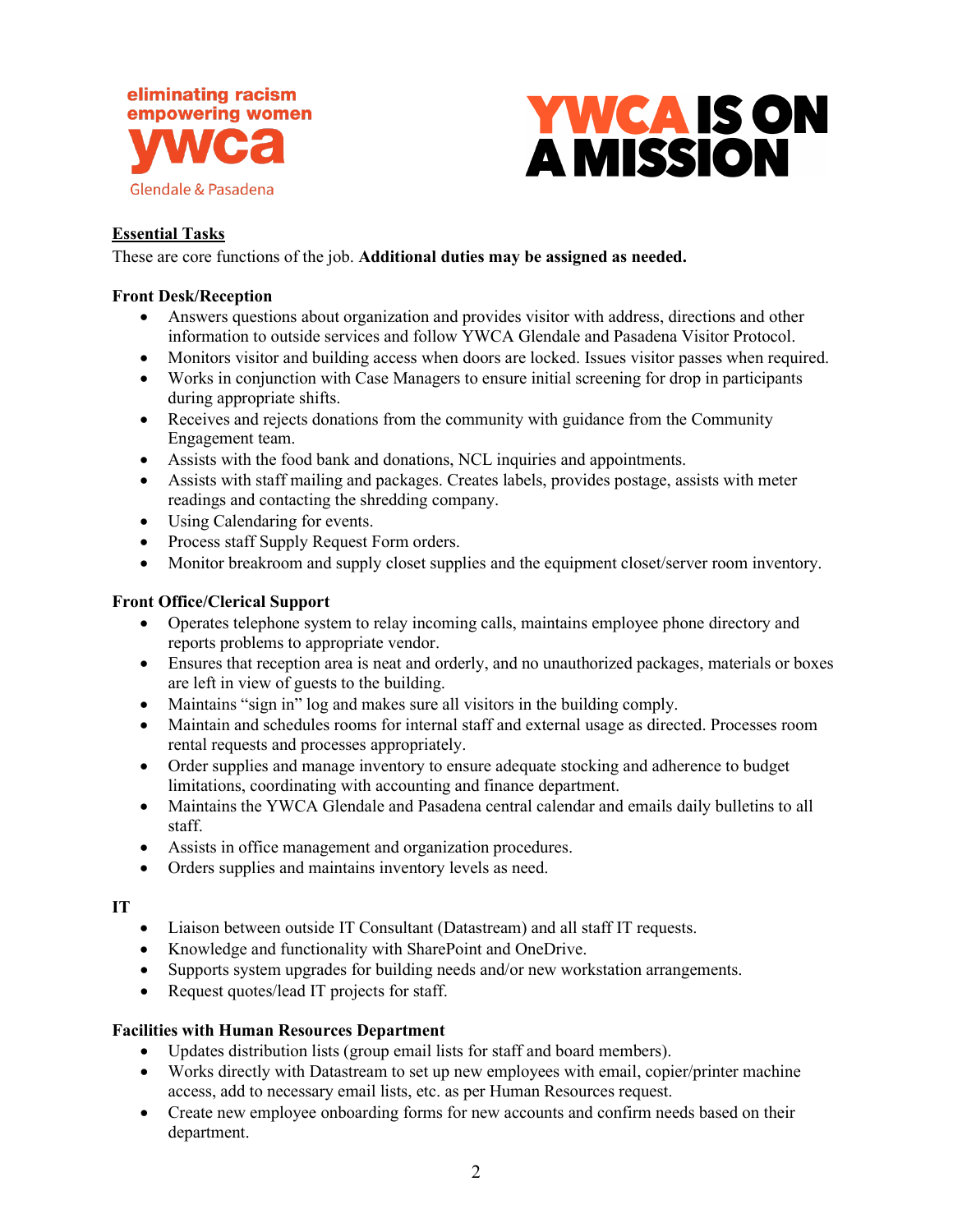



- Deactivate accounts of terminated employees and remove them from Canon copier/printer machine address book, phone system and facilitate equipment and key return.
- Organize plant and card for the Human Resources department on an employee's last day.
- Set up the desk for a new employee for their first day. Confirm that the office space is ready.
- Provide key agreement requests and forms.
- Assists with Staff recognition events.

# **Safety/Security**

- Coordinate Safety/Risk Management renovation project forms/quotes/and payments to vendors/contractors.
- Assists in emergency preparedness, including serving a role in the evacuation of the building when necessary.
- Works in tandem with emergency/safety personnel to address any and all emergency situations.
- Works in tandem with the Facilities Manager to stay up to date on safety and emergency preparedness principles and assist YWCA Glendale and Pasadena staff and members during an emergency.
- Maintains order, directs staff and members to safety location and ensure building is evacuated.
- Responsible for reporting and addressing any building damage, repair, or maintenance issues throughout the building.
- Reports any safety concerns, security breaches, and unusual circumstances immediately to the Facilities Manager and take action to prevent.
- Patrols premises, actively observes, and monitors all visitors to the facility and address any suspicious behavior that could be in violation of YWCA Glendale and Pasadena policies.
- Documents daily walk-throughs on sign-in sheets throughout the workday.
- Assists in de-escalating upset people, if necessary, escort them out of the premises.
- Documents all incidents on appropriate forms (Unusual Occurrence) and submit to Facilities Manager.
- Assists participants/visitors/general public/tenants by opening doors for them, providing information on rental services, recreation programs and other services, and other general customer service duties.
- Escorts volunteers and staff to their personal car, as necessary.
- Secures the main entrance to the building. Responsible for locking and unlocking main doors, as well as reviewing security monitor.
- Patrols morning and afternoon parent drop and pickup for Head Start Pre-School.

# **Facilities Support**

- Manages day-to-day operations.
- Assists with the Administration of Maintenance work order system, UpKeep.
- Point of contact for tenants regarding leases/contracts, invoicing, maintenance requests, and any other inquiries.
- Researches and helps with prospecting of new tenants.
- Coordinates the facilities calendar and responds to room rental request from the general public.
- Furniture and office signs setup.
- Reach out to vendors for additional office hardware, installations or technology needs e.g., phones, Canon copier, postage, security cameras, coffee machine.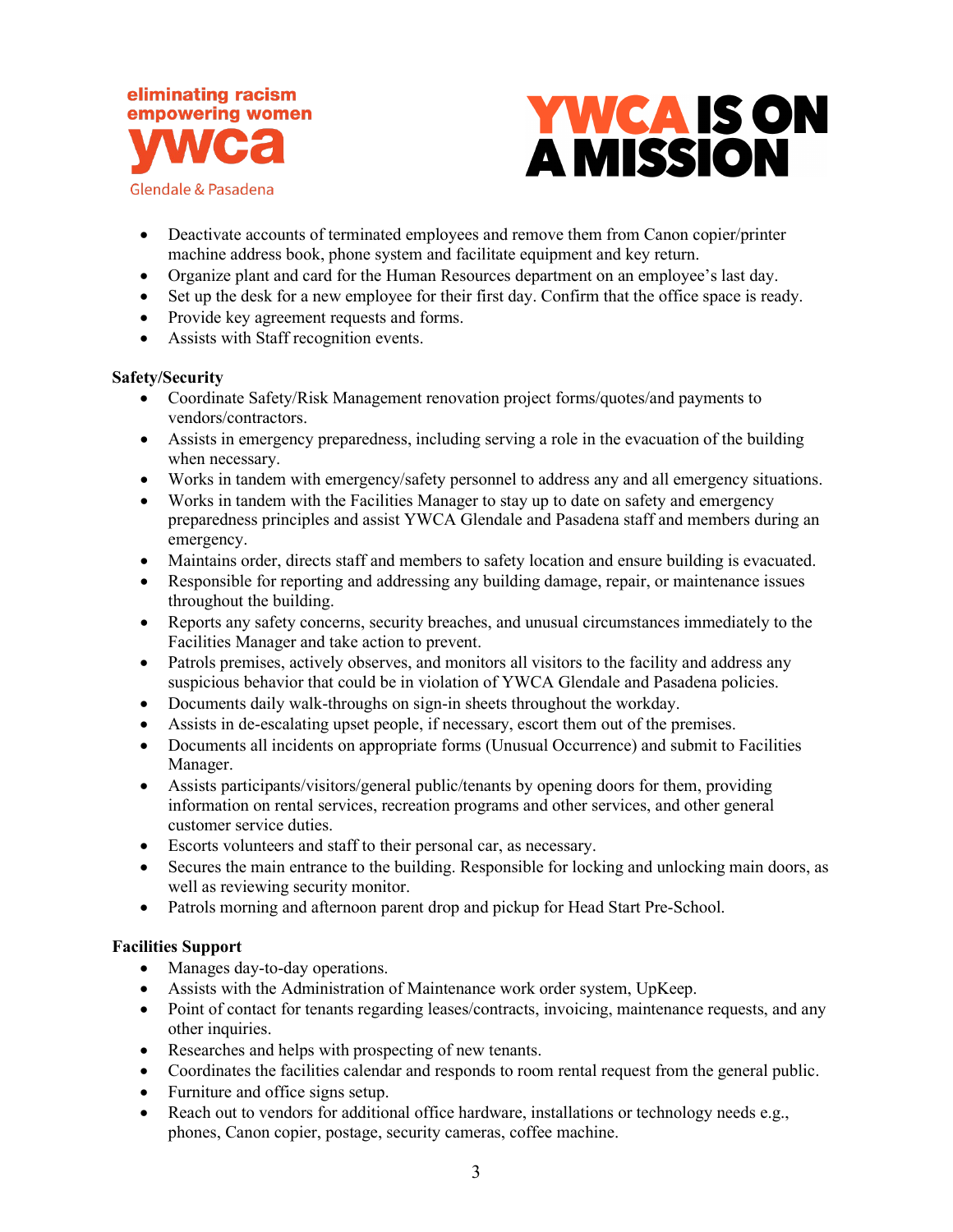



- Setup site visits and meet with vendors and technicians.
- Coordinate new tenant requests and provides tours for potential tenants.
- Coordinate arrangements for onsite event setup.
- In charge of staff events/meetings for opening and/or closing.
- Provides a safe and secure environment for facility patrons and/or participants.
- Provide Head Start/Redwood Room guidance for meetings and school events.
- Ensures appropriate use of facilities.
- Assists patrons and/or clients with general needs while utilizing the facility.
- Aids tenants, clients and the general public when needed by directing them to the appropriate department and/or staff person, helping to ensure they arrive at their destination in a timely manner.
- Track and report on operational performance.

### **Desired Knowledge**

- Ability to analyze and improve operational processes.
- Bilingual in Spanish is a plus but not required.
- Must possess effective written and oral communication and interpersonal skills with ability to deal with all levels of personnel and the general public in a professional and effective manner.
- Must possess good judgement and problem-solving skills.
- Strong computer skills including word processing, Microsoft publisher, spreadsheets, and databases. Learn additional computer applications as needed.
- Must display exceptional customer service and communication skills, both written and verbal.
- Good organizational and record-keeping skills. Detail-oriented.
- Ability and willingness to work independently and as a part of a team.
- Core competencies expected: respectfulness and relationship building, commitment to quality service, team focused, collaboration, self-accountability and work standards, stress tolerance, confidentiality, integrity, ethics, trust, fostering diversity, equity and inclusion, conflict management, relationship building and respectfulness, good judgement, problem solving, and professionalism.

### **Minimum Qualifications**

- Associates degree from a two-year college or university; or two years related experience and/or equivalent combination of education and experience.
- Must remain flexible to ever-changing environments and adapt well to different situations.
- Neat and professional appearance.
- Read, understand, and clearly speak English. Constantly use speech and hearing (correctable to normal level required) in communicating with public/co-workers, giving, and receiving instructions, using phones.
- If driving on agency business, a valid driver's license and current automobile insurance are required.
- Any combination of skills and experience that demonstrates the ability to perform this job effectively.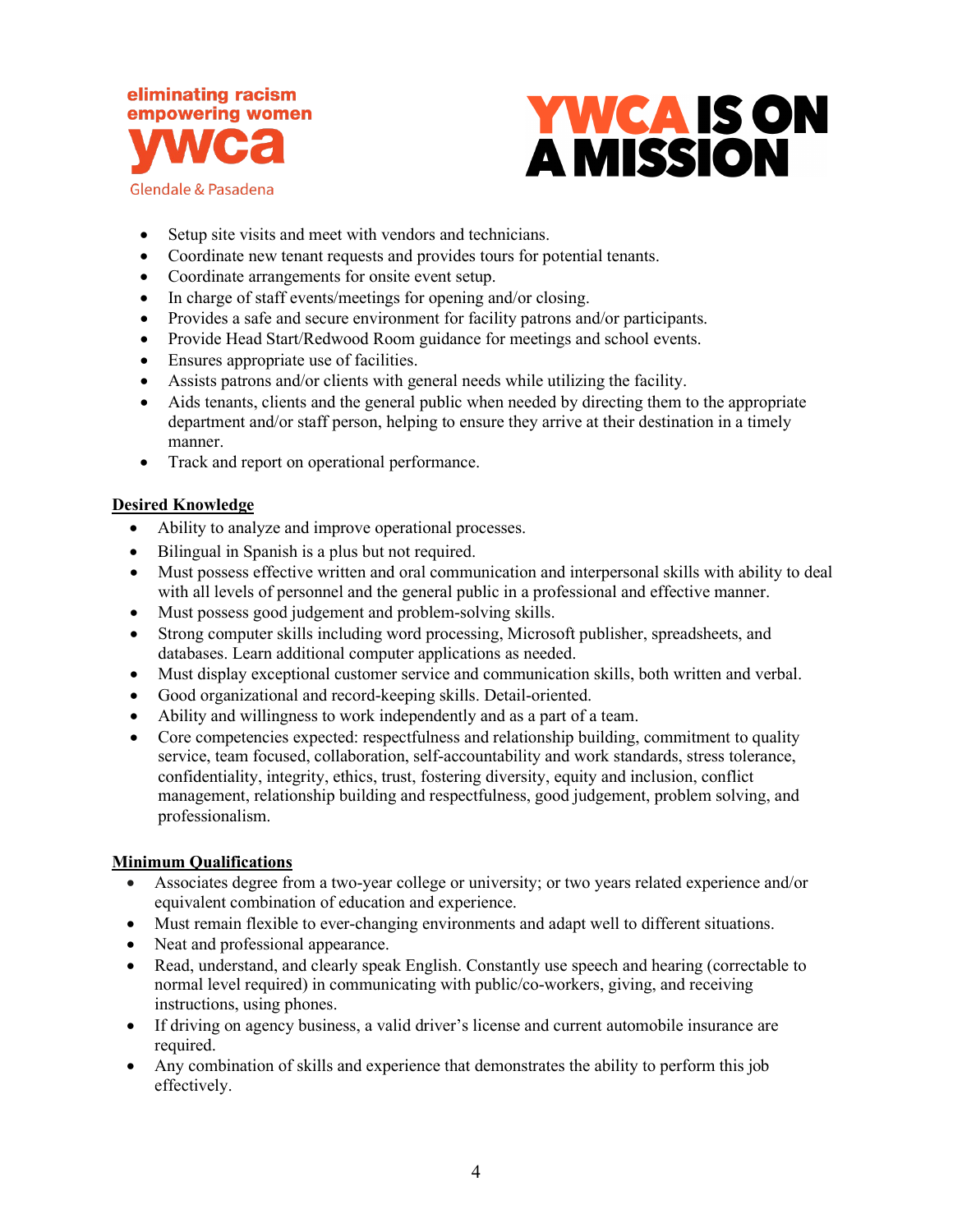



### **Job Requirements**

- Complete a LiveScan background check.
- Full Covid-19 vaccination required.
- Maintain orderly work environment and perform tasks in a prescribed and safe manner.
- Work independently and as a team member.
- Adapt to a fast-paced working environment with multiple deadlines.
- To use initiative and independent judgment within established guidelines.
- Establish and maintain cooperative working relationships with vendors and individuals contacted during performance of job duties.
- Be flexible and receptive to suggestions, input, and change.
- Operate modern office equipment, including computer, phone, fax, copier, etc.
- Maintain CPR Certification.
- Frequently prepare written reports and logs in neat, legible handwriting.
- Read and understand all operating procedures and instructions.
- Provide quality customer service.
- Handle both common and crisis situations at the client site, calmly and efficiently.
- Handle pressure of working with high volume general public (constantly to occasionally depending on assignment).
- Maintain satisfactory attendance and punctuality standard.
- Work five days a week Monday-Friday (9 am 6 pm) and some overtime required.

### **Physical Requirements**

- Candidate must be able to lift up to 40 pounds.
- Ability to move within the office environment and ability to climb stairs.
- Ability to write by hand and use a keyboard to perform general office functions.
- Ability to communicate continuously by speech and hearing.
- Visual acuity (close, distant, peripheral vision, and the ability to adjust focus and view accurate color perception and objects at near distances) needed for detail work and computer use.
- Ability to sit for extended periods of time.
- Constant mental alertness and attention to detail required while setting priorities and following up on assignments.

# **Reasonable accommodations may be made to enable individuals with disabilities to perform the essential functions.**

# **YWCA Glendale and Pasadena is an Equal Opportunity Employer and is committed to** *diversity,*

*equity, and inclusion. We are committed to attracting and retaining a diverse staff. YWCA Glendale and Pasadena will honor your experiences, perspectives, and unique identity. Together, our organization strives to create and maintain working and learning environments that are inclusive, equitable and welcoming. YWCA Glendale and Pasadena prohibits discrimination on the basis of age, gender, race, ethnicity, national origin, cultures, religion, immigration status, veteran status, political beliefs, sexual*